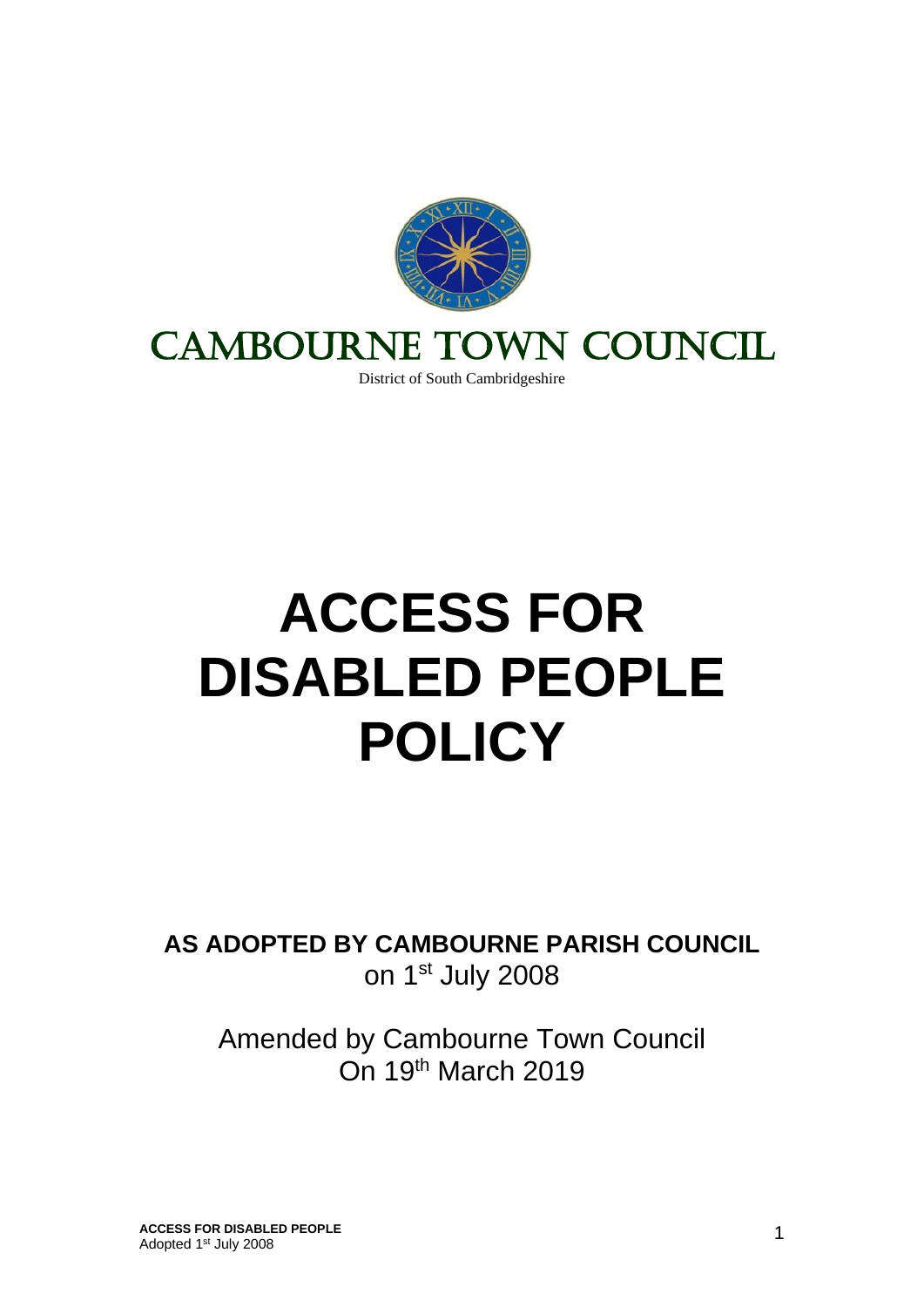#### **ACCESS FOR DISABLED PEOPLE**

#### **1.0. SUMMARY**

1.1. This paper gives some context to the proposal for Cambourne Town Council (CTC) to use its authority, and influence, to improve access for disabled people to the built environment.

1.2. Specifically, that access for disabled people, to public buildings and new dwellings is improved as set out in 2.0, below.

#### **2.0. RECOMMENDATIONS**

2.1. That Cambourne Town Council (CTC) adopts a policy of promoting greater access for disabled people to the built environment.

2.2. That CTC uses its authority to improve disabled people's access to public buildings and new dwellings.

2.3. That CTC review annually what measures it can take, to improve access for disabled people to the built environment.

2.4. That CTC, initially, require new public buildings and new dwellings, to have level, or minimum upstand (up to 15mm), thresholds to all entrances and exits. All approaches should be level or gently sloping.

#### **3.0. SCOPE**

3.1. When people refer to disabled people, their first thoughts are of wheelchair users. The access needs of disabled people (wheelchair users form about 3%) are far wider, e.g. accessible information. For the purposes of this document, access refers to physical access for disabled people with mobility impairment.

3.2. It should be borne in mind that improved access to buildings is beneficial to all members of the community, e.g. people pushing prams. An inclusive community requires that all members of a community have fair and equal access to its resources and facilities.

3.3. People's needs alter, and what you may not need now, you may need in the future.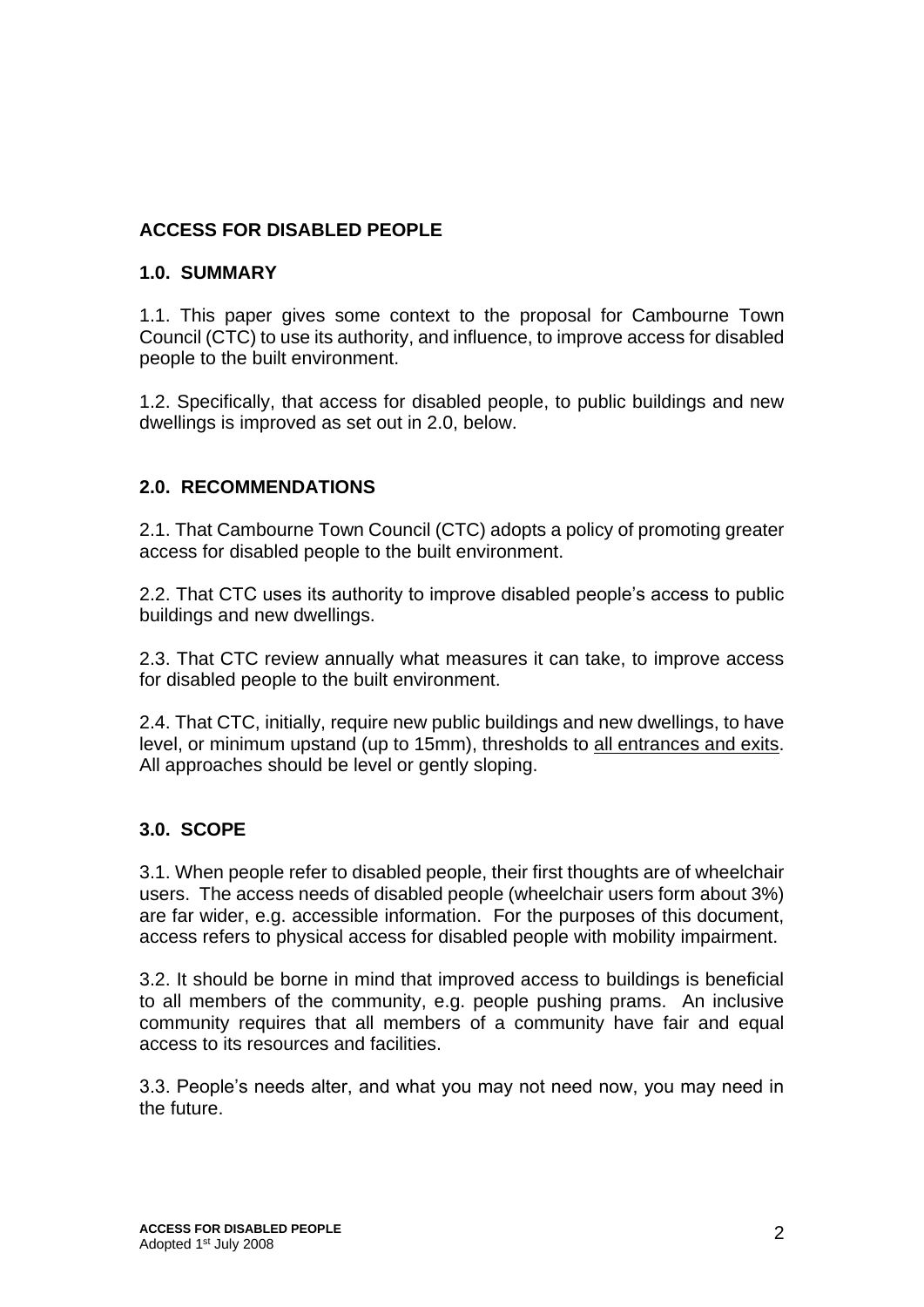#### **4.0. DEFINITION OF DISABILITY**

4.1. The Disability Discrimination Act (DDA) defines a disabled person as someone who has a physical or mental impairment that has a substantial and long-term adverse effect on his or her ability to carry out normal day-to-day activities.

4.2. The DDA 2005 amended the definition of disability. It removed the requirement that a mental illness should be 'clinically well-recognised'.

4.3. It also ensured that people with HIV, cancer and multiple sclerosis are deemed to be covered by the DDA effectively from the point of diagnosis, rather than from the point when the condition has some adverse effect on their ability to carry out normal day-to-day activities.

#### **5.0. BACKGROUND**

#### 5.1. THE BUILDING REGULATIONS

5.1.1. Currently the main legislation that controls access standards for disabled people is, PART M of the Building Regulations. Part M's requirements will be met if –

'Reasonable provision is made to ensure that buildings are accessible and usable.'

5.1.2. People, regardless of disability, age or gender should be able to :

(a) Gain access to buildings and to gain access within buildings and use their facilities, both as visitors and people that live or work in them;

(b) Use sanitary conveniences in the principle storey of a new dwelling.

5.1.3. Part M applies to a new dwelling or new non-domestic building, and where an existing non-domestic building is extended, or undergoes a material change. Any extension should not make the building less accessible than before the alterations.

5.1.4. In reality this usually means that disabled people with limited mobility can expect the principle entrance to have a level threshold, to have an accessible toilet and to be able to move around the building, but only the principle storey of a domestic dwelling.

#### 5.2. THE DISABILTY DISCRIMINATION ACT

5.2.1. The Disability Discrimination Act (DDA) 1995 imposes a duty on service providers to take reasonable steps to remove, alter or provide a reasonable means of avoiding a physical feature of their premises which makes it unreasonably difficult or impossible for a disabled person to make use of their services.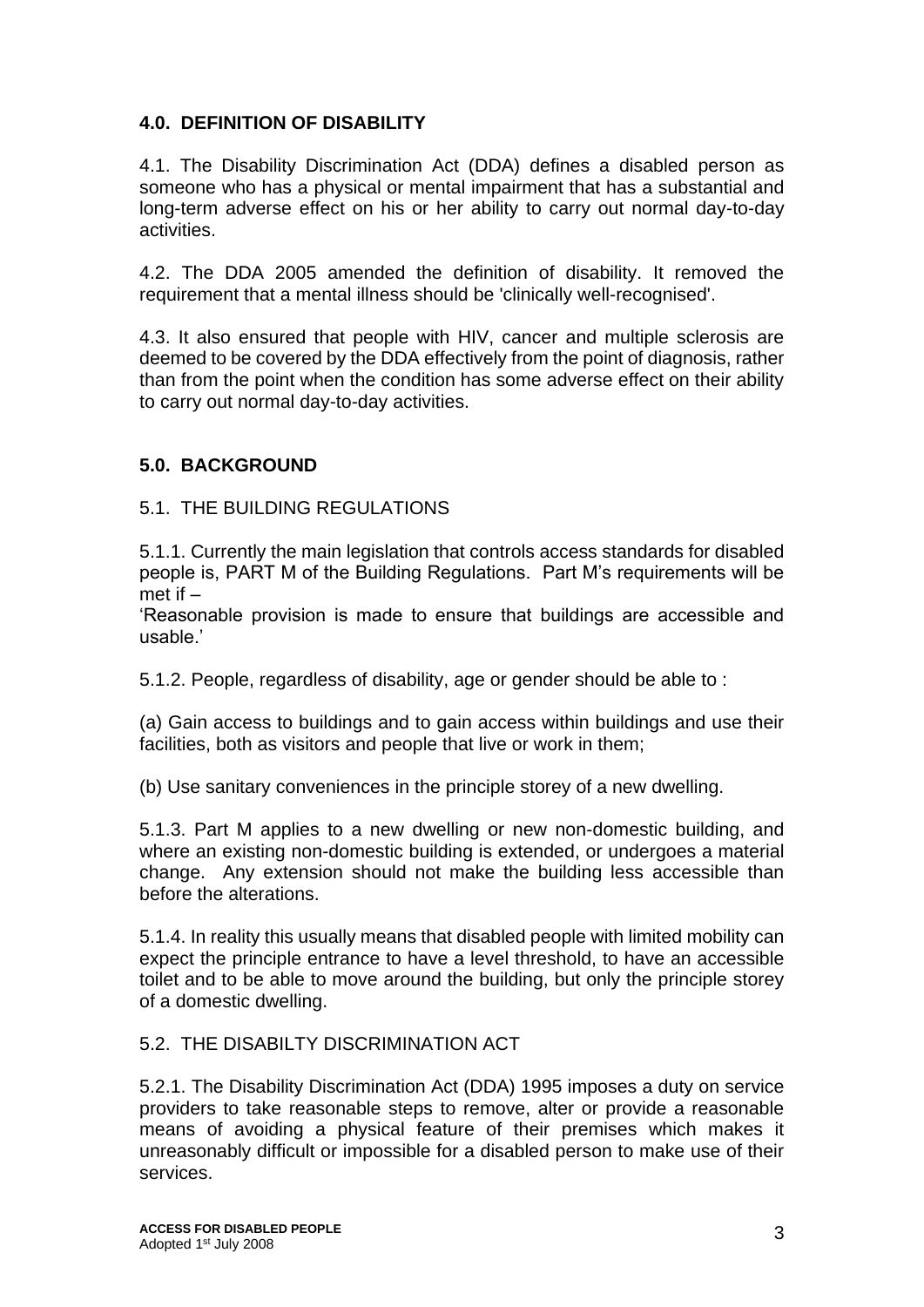5.2.2. The DDA 2004 amendment places a duty on public bodies to consider the needs of disabled people when planning services. In carrying out their functions, the Act says public authorities must "have due regard" to the needs of disabled people. This duty includes, eliminating discrimination and promoting positive attitudes towards disabled people.

#### **6.0 CURRENT INITIATIVES**

6.1. Lifetime Homes is a concept that has been around for at least 15 years. It is about designing homes to be flexible in accommodating adaptations that may be needed during the life of its occupants. There are 16 new design standards **(APPENNDX 1)**, over and above Part M, that make up a lifetime home.

6.2.1. In February 2008, Barbara Flint, the Housing Minister said,

6.2.2. "Meeting the needs of an ageing population is one of the major challenges we are facing as a society. But whilst it's a big challenge, even a small change or adaption to a home can transform an older person's life."

6.2.3. "This is about giving all older people a better choice. The vast majority of people want to stay independent in a suitable home at they get older. We have a responsibility to support that desire by increasing the housing choices that are available."

6.2.4. To this end, she stated that to 'future proof' homes, "**From 2013, we want new standards for all new homes meaning they are built to age friendly designs** marking a fundamental change in the way we currently build homes. Sixteen key features make up the 'Lifetime Homes' standard and will mean that wider doors, improved design of bathrooms and staircases big enough to take stair lifts will be a feature of every new home - ending the need for costly adaptations."

6.2.5. "We will review take-up in 2010, with a view to bringing forward regulation in 2013 if take-up in the private sector has not matched market need or expectations. Research shows that better thought-out and more flexible design means these simple, commonsense changes could be made without significant additional extra costs.

**To accelerate progress, from 2011, all new social housing to be built to the 'Lifetime Homes' standards** - ensuring the public sector is leading the way in supporting older people."

**7.0. COST**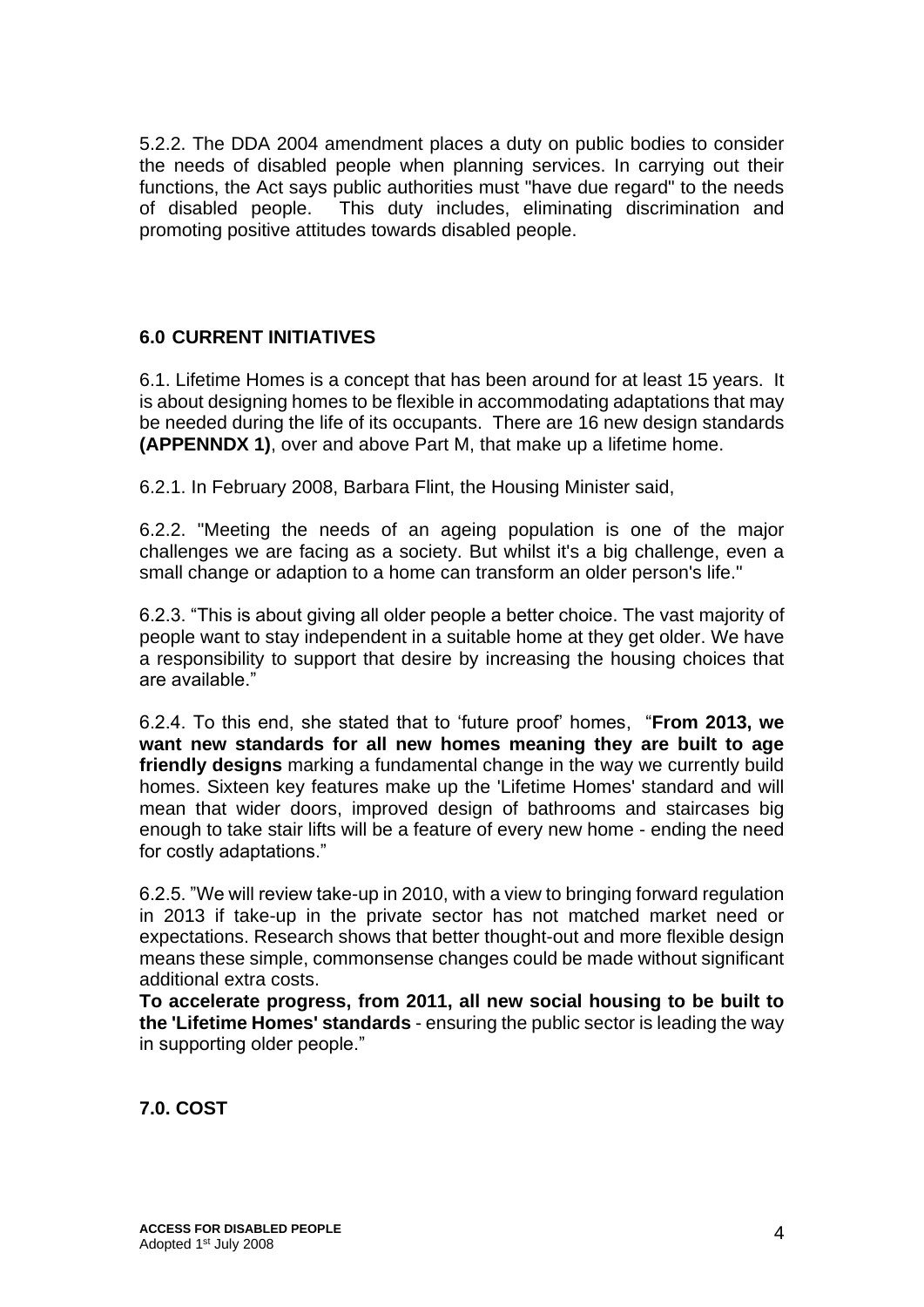7.1. The Government estimates that additional costs are expected to lie between £545 and £1,615 a dwelling. An ageing population has encouraged the Government to move Lifetime Homes up the agenda.

7.2. In 1994, £350m was spent on providing adaptations for disabled people, of which £210m came from the taxpayers. Encouraging greater uptake of the Lifetime Homes standards from design stage will reduce the cost of adaptations, and also reduce care costs.

## **8.0. CONCLUSION**

8.1. It is in everyone's interest to have buildings that are accessible to all the community. Current legislation focuses on accessing buildings and not on their usability. To improve disabled people's ability to use a building, it is necessary to build upon existing access standards.

8.2. Cambourne Town Council (CTC) can do this by agreeing the recommendations in paragraph 2.0.

8.3. If the recommendations are agreed, a simple policy statement and procedure for implementation can be agreed. Although CTC cannot demand greater access provision of developers than is legally required, it can make a clear statement and seek to influence improved access.

COUNCILLOR J. O'DWYER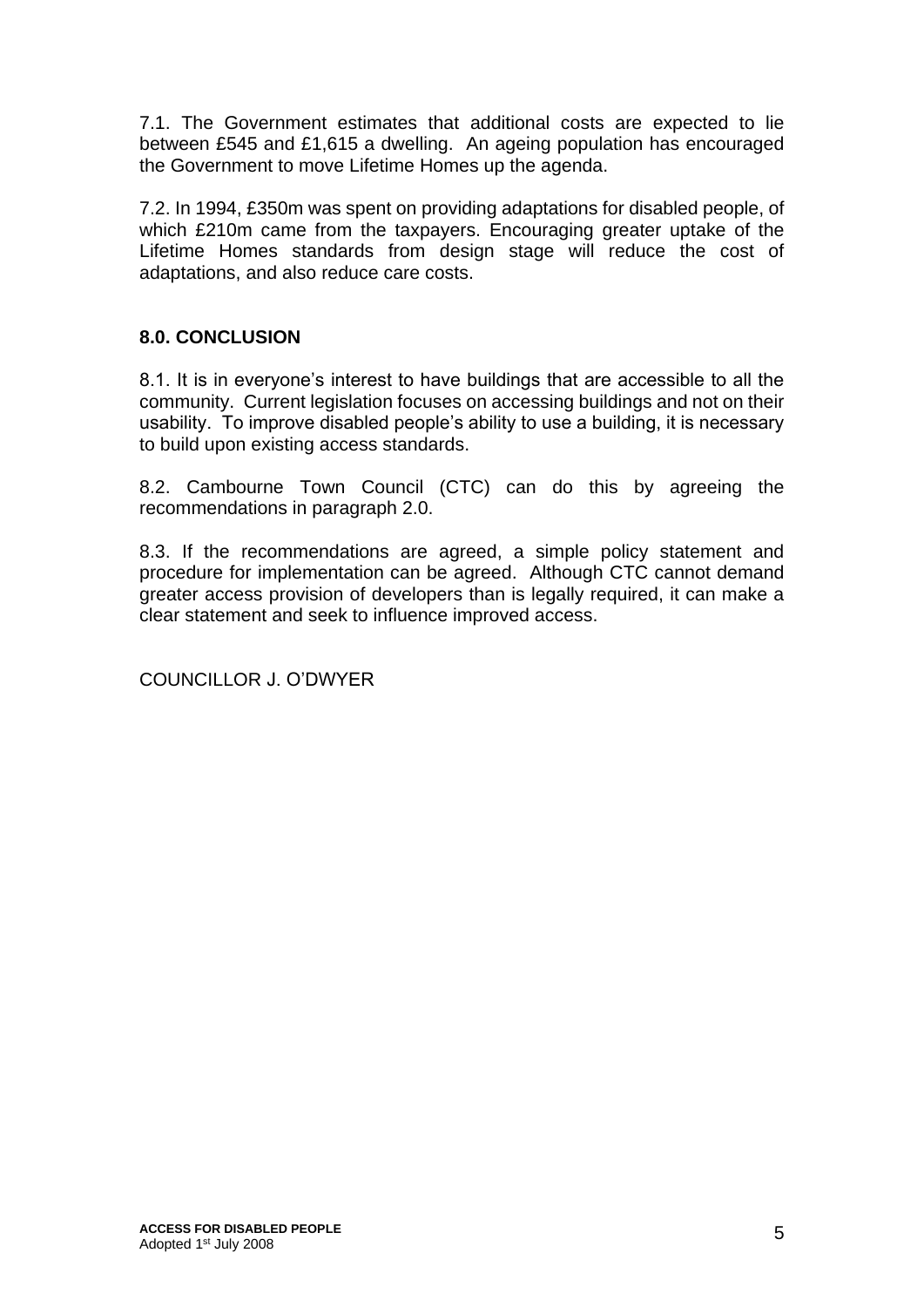APPENDIX 1

# The Lifetime Home Standards

# **Car Parking**

1. Where car parking is adjacent to the home, it should be capable of enlargement to attain 3.3m width.

#### **Access from Car Parking**

2. The distance from the car parking space to the home should be kept to a minimum and should be level or gently sloping.

#### **Approach**

3. The approach to all entrances should be level or gently sloping.

#### **External Entrances**

4. All entrances should be illuminated, have level access over the threshold and have a covered main entrance.

#### **Communal Stairs**

5. Communal stairs should provide easy access and, where homes are reached by a lift, it should be fully accessible.

#### **Doorways & Hallways**

6. The width of internal doorways and hallways should conform to Part M, except that when the approach is not head on and the hallway width is 900mm, the clear opening width should be 900mm rather than 800mm. There should be 300mm nib or wall space to the side of the leading edge of the doors on entrance level.

## **Wheelchair Accessibility**

7. There should be space for turning a wheelchair in dining areas and living rooms and adequate circulation space for wheelchairs elsewhere.

#### **Living Room**

8. The living room should be at entrance level.

#### **Two or more storey requirements**

9. In houses of two or more storeys, there should be space on the entrance level that could be used as a convenient bed space.

#### **WC**

10. In houses with three bedrooms or more there should be a wheelchair accessible toilet at entrance level with drainage provision enabling a shower to be fitted in the future. In houses with two bedrooms the downstairs toilet should conform at least to Part M.

## **Bathroom & WC Walls**

11. Walls in the bathroom and WC should be capable of taking adaptations such as handrails.

#### **Lift Capability**

12. The design should incorporate provision for a future stair lift and a suitably identified space for a through the floor lift from the ground floor to the first floor, for example to a bedroom next to the bathroom.